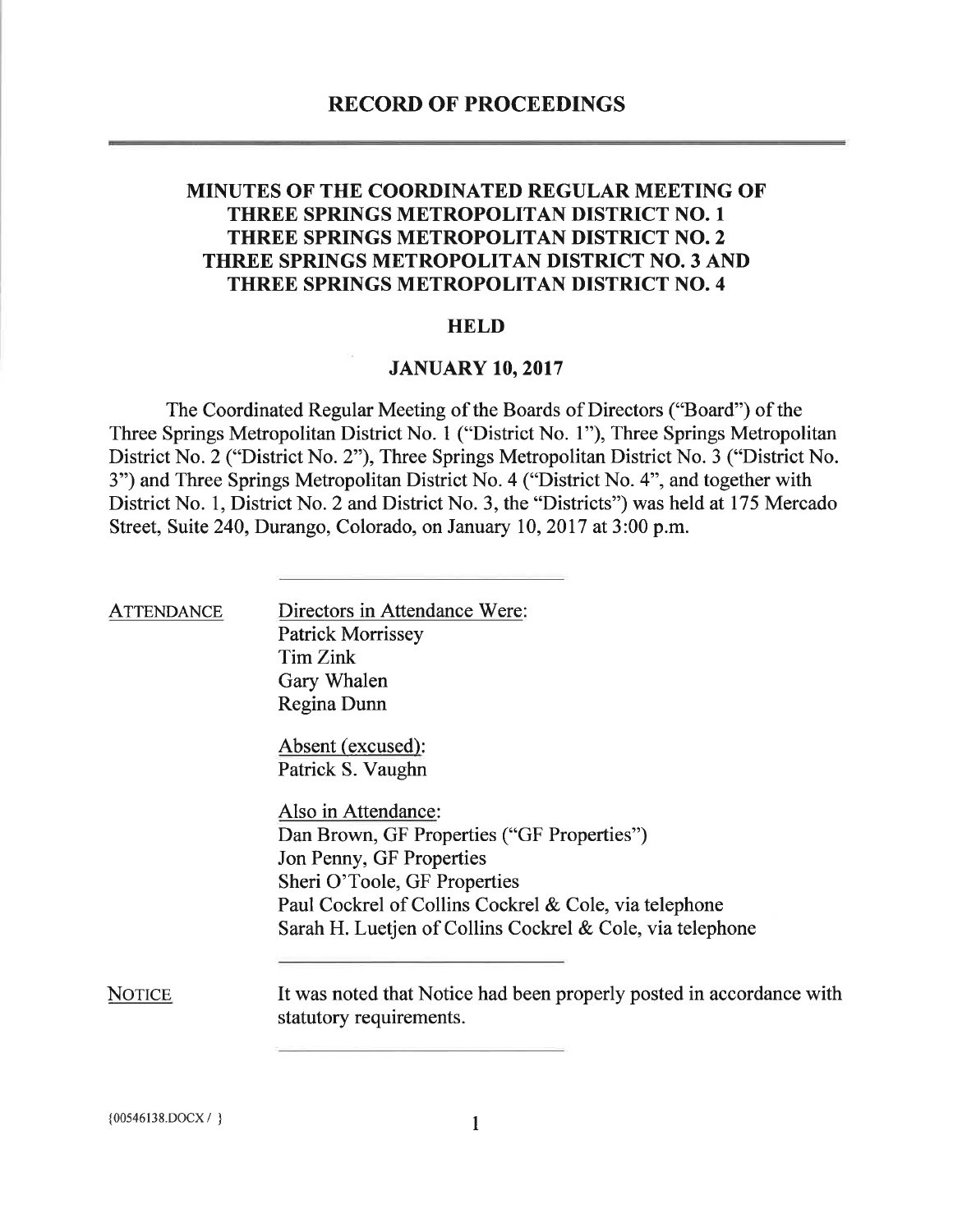### Disclosure of POTENTIAL CONFLICT

of Interest

Mr. Cockrel reported that general conflict of interest statements had been received from all directors and previously filed with the Secretary of State at least 72 hours in advance of the meeting, disclosing potential conflicts of interest as follows.

Chairman Morrissey is the Senior Vice President of and employed by GF Properties Group, LLC ("GFP"), a Colorado limited liability company, which is affiliated with GRVP, LLC ("GRVP"), a Colorado limited liability company, which is the owner and master developer of all or a significant share of the developable real property within each of the Districts. Additionally, he is an authorized representative of Tierra Group, LLC ("Tierra"), which is the sole member of (i) GRVP and (ii) Tierra Vision Homes, LLC, Tierra Custom Homes, LLC, GFP Mercado, LLC, Confluence Durango, LLC and GFP 3S Apartments, LLC, related entities which own or will own and improve properties within the Districts. GFP, GRVP and Tierra are each indirectly owned by the Southern Ute Indian Tribe (the "Tribe"). The Tribe is the sole member of GFMC, LLC ("GFMC" and together with the Tribe, GFP, Tierra and GRVP, the "Companies"), which is also the manager of each of the Companies. He is regularly authorized by GFMC to carry out various management activities of the Companies. Although he is an officer, employee and agent of the Companies, he is not an owner or creditor of the Companies, nor does he have any other substantial financial interest in the Companies.

Director Vaughn is the President and Chief Operating Officer of GF Properties Group, LLC ("GFP"), a Colorado limited liability company, which is affiliated with GRVP, LLC ("GRVP"), a Colorado limited liability company, which is the owner and master developer of all or a significant share of the developable real property within the District and is also employed by Southern Ute Growth Fund. Additionally, he is an officer of Tierra Group, LLC ("Tierra"), which is the sole member of (i) GRVP and (ii) Tierra Vision Homes, LLC, Tierra Custom Homes, LLC, GFP Mercado, LLC, Confluence Durango, LLC and GFP 3S Apartments, LLC, related entities which own or will own and improve properties

 ${00546138. \text{DOCX} / }$  2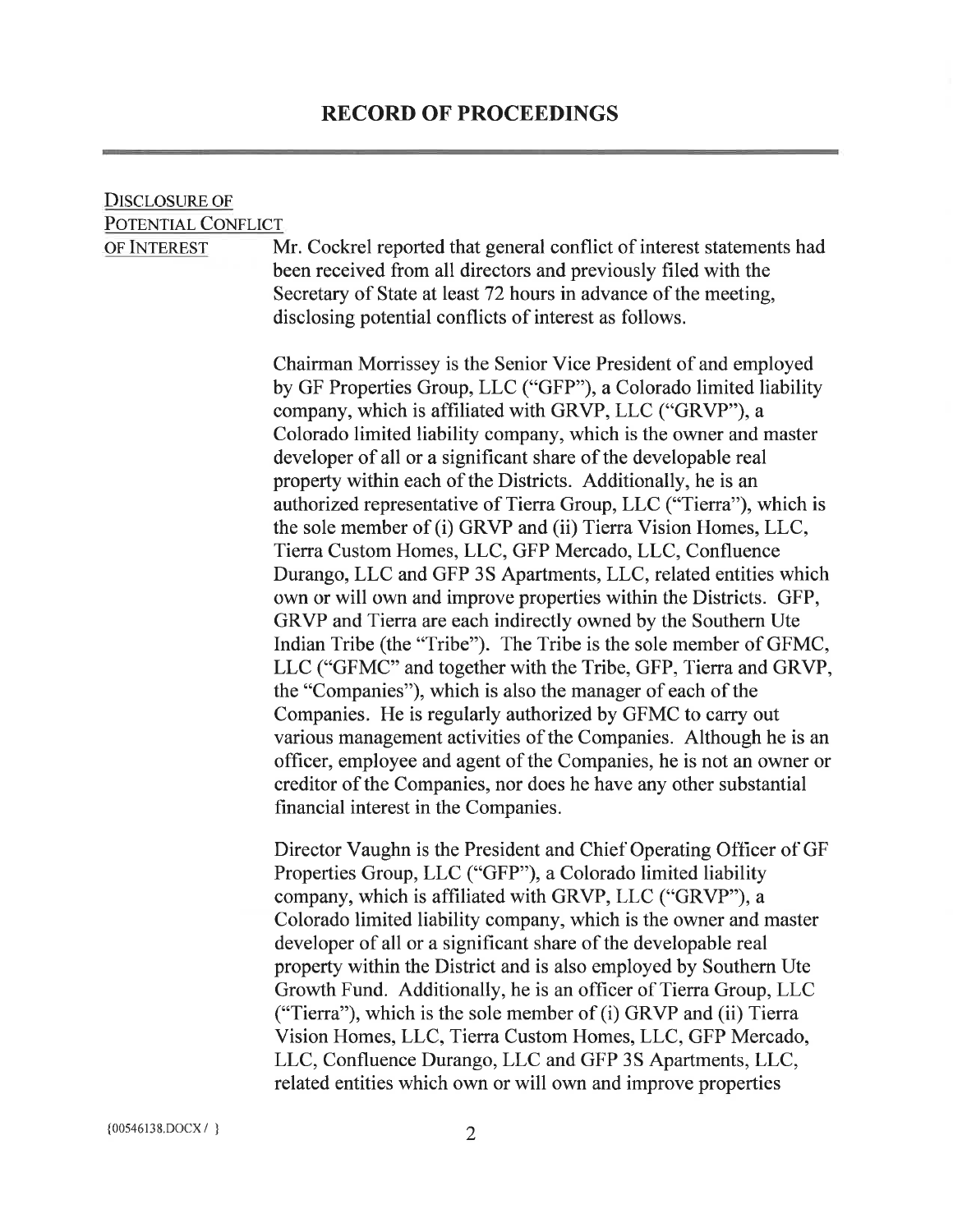within the District. GFP, GRVP and Tierra are each indirectly owned by the Southern Ute Indian Tribe (the "Tribe"). The Tribe is the sole member of GFMC, LLC ("GFMC" and together with the Tribe, GFP, Tierra and GRVP, the "Companies"), which is also the manager of each of the Companies. He is an authorized representative ofGFMC for various business purposes. Although he is an officer, employee and agent of the Companies, he is not an owner or creditor of the Companies, nor does he have any other substantial financial interest in the Companies.

Directors Whalen, Dunn and Zink are also employed by GFP. Additionally, Director Whalen is the Vice President of GFP.

All Directors present stated that the participation of at least three of them in the meeting was necessary to obtain a quorum of the Board or otherwise enable the Board to act; that written disclosures of such potential conflicts of interest of each Director had been filed with the Board and the Secretary of State in accordance with statutory requirements; and that the nature of each Director's private interests related to their employment and/or officership positions with the above-mentioned entities. After each Director had summarily stated for the record the fact and nature of his private interests and had further stated that the determination to participate in voting or take any other action on any contract or other matter in which he may have a private interest would be made in compliance with Section  $24-18-201(1)(b)(V)$ , C.R.S., on an ad hoc basis, the Board turned their attention to the agenda items.

All Disclosure of Potential Conflict of Interest Statements previously filed are deemed continuing for all purposes and are incorporated into the record of the meeting

The Board reviewed the minutes of the December 6, 2016 Special Meeting. After discussion and upon motion duly made by Director Zink, seconded by Director Dunn and unanimously carried, the minutes of the meeting were approved as revised. **MINUTES**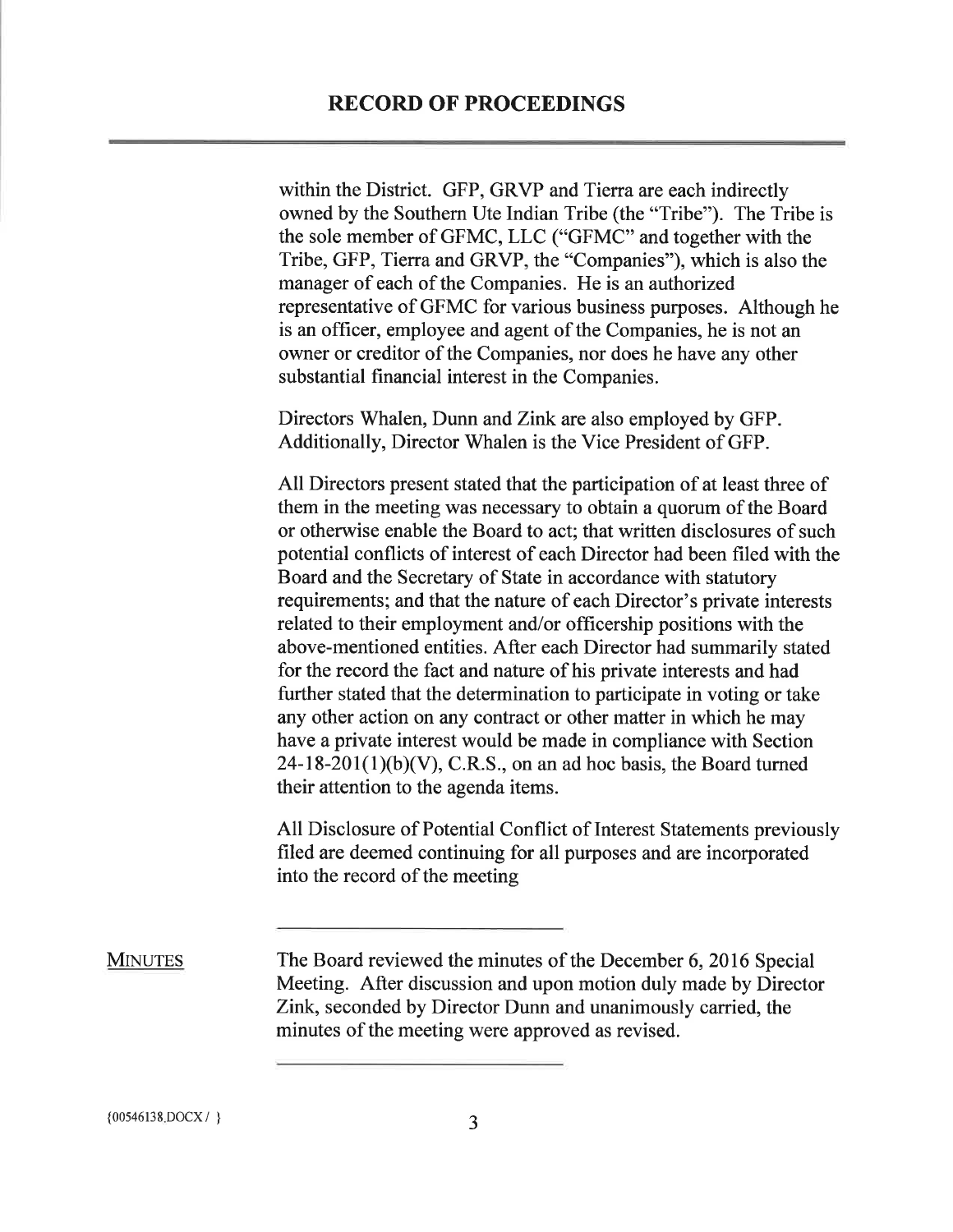| <b>FINANCIAL</b><br><b>REPORT</b>      | Dan Brown presented a summary of invoices totaling \$15,470.39 for<br>ratification and payment, which summary is attached hereto and<br>incorporated herein by this reference. After discussion and upon<br>motion duly made by Director Whalen, seconded by Director Zink<br>and unanimously carried, the Board ratified disbursements and<br>payment of various District costs totaling \$15,470.39 as set forth on<br>the summary. |                                                                    |  |
|----------------------------------------|---------------------------------------------------------------------------------------------------------------------------------------------------------------------------------------------------------------------------------------------------------------------------------------------------------------------------------------------------------------------------------------------------------------------------------------|--------------------------------------------------------------------|--|
| <b>DEVELOPMENT</b>                     |                                                                                                                                                                                                                                                                                                                                                                                                                                       |                                                                    |  |
| <b>REPORT</b>                          | Jon Penny presented a contract for approval, a summary of which is<br>attached hereto and incorporated herein by this reference:                                                                                                                                                                                                                                                                                                      |                                                                    |  |
|                                        | Aztec Landscaping, Inc.                                                                                                                                                                                                                                                                                                                                                                                                               | not to exceed \$8,000                                              |  |
|                                        | a summary of which is attached hereto and incorporated herein by<br>this reference:                                                                                                                                                                                                                                                                                                                                                   | Mr. Penny next presented the following Change Orders for approval, |  |
|                                        | Azteca Landscape, Inc.:<br>CO#1                                                                                                                                                                                                                                                                                                                                                                                                       | \$420                                                              |  |
|                                        | Fastrack Construction, Inc.<br>$CO$ #2                                                                                                                                                                                                                                                                                                                                                                                                | \$100                                                              |  |
|                                        | After discussion and upon motion duly made by Director Dunn,<br>seconded by Director Whalen and unanimously carried, the Board<br>approved the Contract and Change Orders as presented and<br>appropriation of funds therefor.                                                                                                                                                                                                        |                                                                    |  |
|                                        |                                                                                                                                                                                                                                                                                                                                                                                                                                       |                                                                    |  |
| <b>ENGAGEMENT OF</b><br><b>AUDITOR</b> |                                                                                                                                                                                                                                                                                                                                                                                                                                       |                                                                    |  |
|                                        | Mr. Brown presented the engagement letters from Simmons &<br>Wheeler, P.C. to conduct the audit of District Nos. 1 and 3 2016                                                                                                                                                                                                                                                                                                         |                                                                    |  |

 ${00546138. \text{DOCX} / }$  4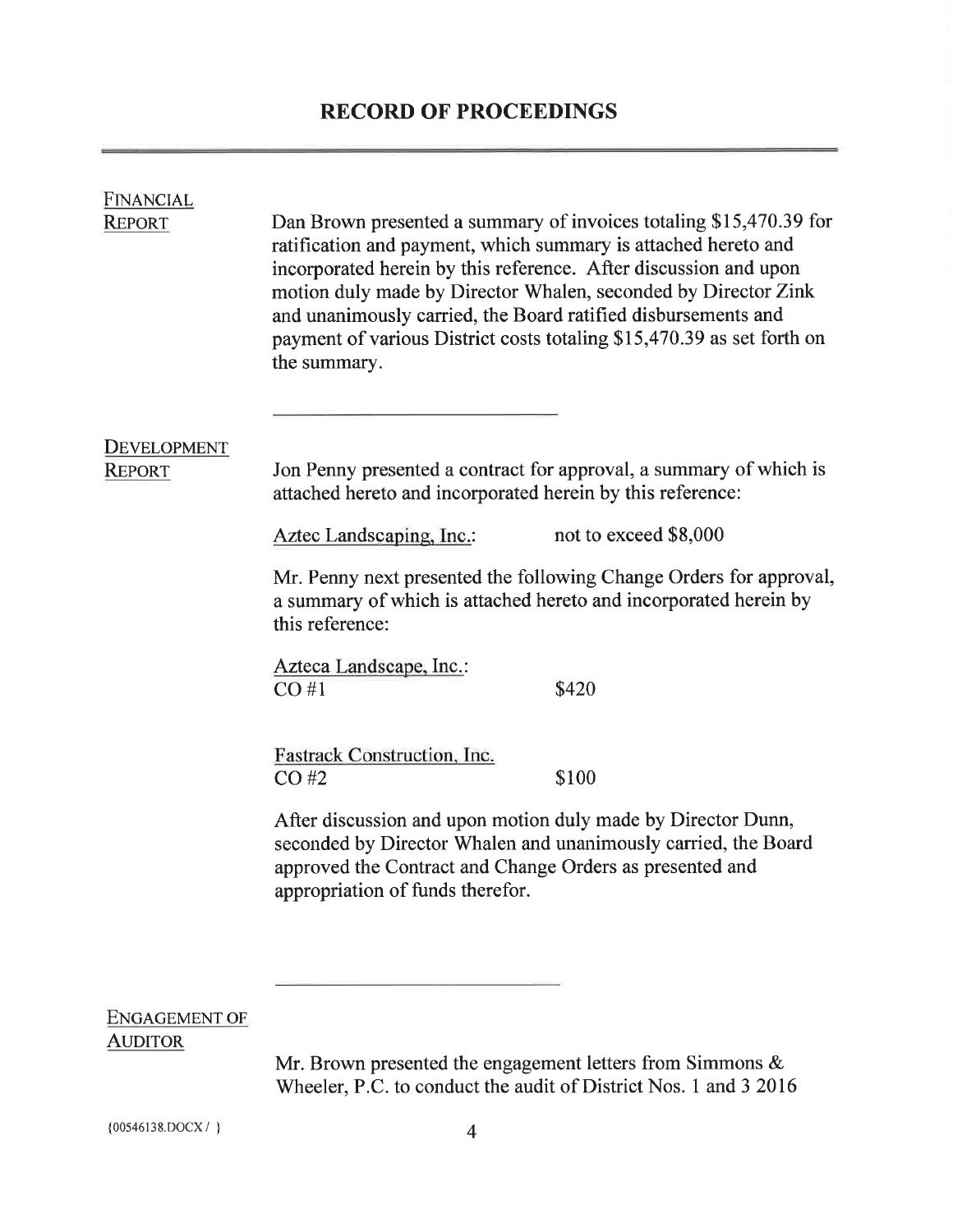$\overline{\mathcal{Z}}$ 

|                            | financial statements. Following discussion and upon motion duly<br>made by Director Whalen, seconded by Director Zink and<br>unanimously carried, the Board approved the appointment of<br>Simmons & Wheeler, P.C. to conduct the audit of District Nos. 1<br>and 3 financial statements. |
|----------------------------|-------------------------------------------------------------------------------------------------------------------------------------------------------------------------------------------------------------------------------------------------------------------------------------------|
| PARK EASEMENT<br>AGREEMENT | Mr. Cockrel discussed the Park Easement Agreement with the<br>Board. Deferred to the next scheduled meeting. No action was taken<br>at this time.                                                                                                                                         |
| <b>DISTRICT NO. 4</b>      | Mr. Cockrel discussed the Funding Agreement with the Board.                                                                                                                                                                                                                               |
| FUNDING                    | Deferred to the next scheduled meeting. No action was taken at this                                                                                                                                                                                                                       |
| AGREEMENT                  | time.                                                                                                                                                                                                                                                                                     |
| <b>IGA BETWEEN</b>         | Mr. Cockrel discussed the Intergovernmental Agreement with the                                                                                                                                                                                                                            |
| <b>DISTRICT NO. 3 AND</b>  | Board. Deferred to the next scheduled meeting. No action was taken                                                                                                                                                                                                                        |
| <b>DISTRICT NO. 4</b>      | at this time.                                                                                                                                                                                                                                                                             |
| <b>DISTRICT NO. 4</b>      | Mr. Cockrel discussed the Reimbursement Agreement with the                                                                                                                                                                                                                                |
| <b>REIMBURSEMENT</b>       | Board. Deferred to the next scheduled meeting. No action was taken                                                                                                                                                                                                                        |
| <u>AGREEMENT</u>           | at this time.                                                                                                                                                                                                                                                                             |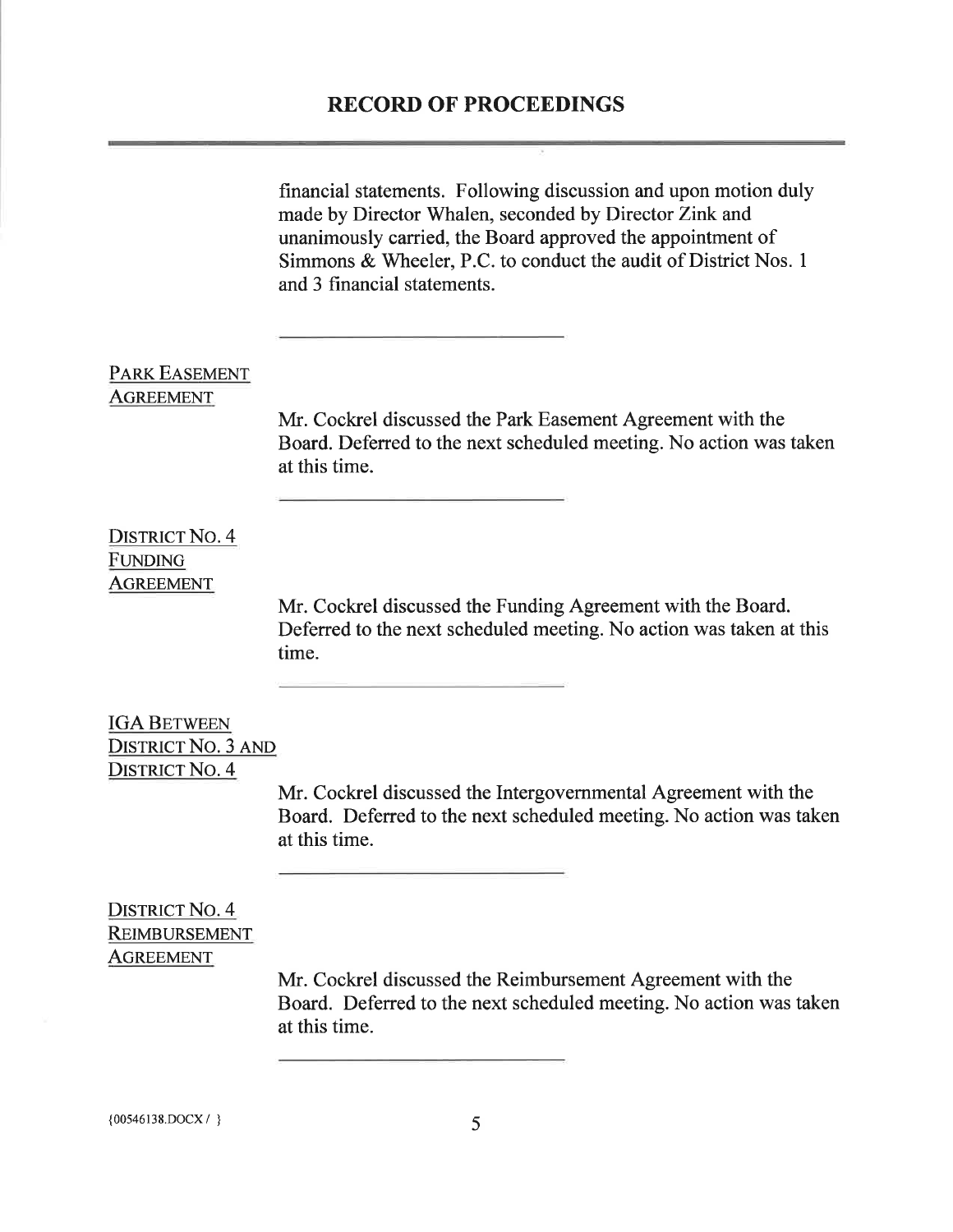**MEETING**<br>CONTINUED

There being no further business to come before the Board at this time, the meeting was continued to Tuesday, February 7, <sup>2017</sup> at 3:00 p.m.

Sarah H. Luetjen, Secretary for the Meeting

 ${00546138.DOCX}$  } 6